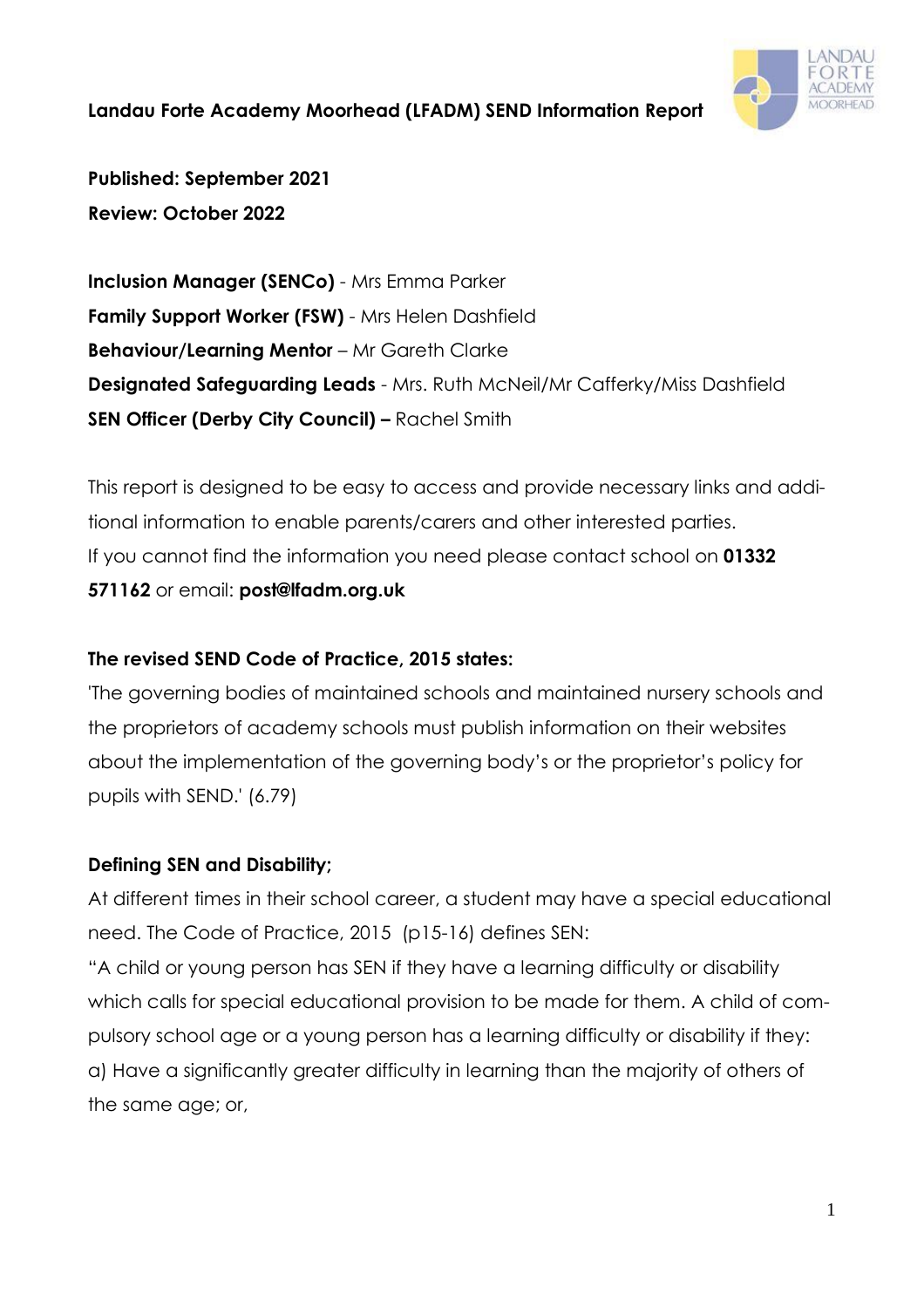

b) Have a disability which prevents or hinders them from making use of educational facilities of a kind generally provided for others of the same age in mainstream schools or mainstream post-16 institutions."

LFADM recognises that the progress of some learners may be inhibited by a range of external factors which may include;

- Absence from school
- Inconsistent access to education
- New to English or second language learning
- Disadvantage

Not all vulnerable learners have SEN. Only those with a learning difficulty that requires special educational provision will be identified as having SEN. We are committed to ensuring inclusive learning opportunities for **all** learners - we will quickly intervene for those who are at risk of not making expected progress.

Landau Forte Academy Moorhead is committed to upholding legislation set out in the Equality Act, 2010. This legislation places specific duties on schools, settings and providers including the duty not to discriminate, harass or victimise a child or adult linked to a protected characteristic defined in the Equality Act and to make 'reasonable adjustments'.

The Equality Act 2010 definition of disability is:

"A person has a disability for the purposes of this Act if (s)he has a physical or mental impairment which has a substantial and long term adverse effect on his ability to carry out normal day-to-day activities" Section 1 (1) Disability Discrimination Act, 1995

This definition of disability in the Equality Act includes children with long term health conditions such as asthma, diabetes, epilepsy and cancer. Children and young people with such conditions do not necessarily have SEN, but there is a significant overlap between disabled children and those with SEN. Therefore, where a disabled student required special educational provision they will also be covered by the SEN definition.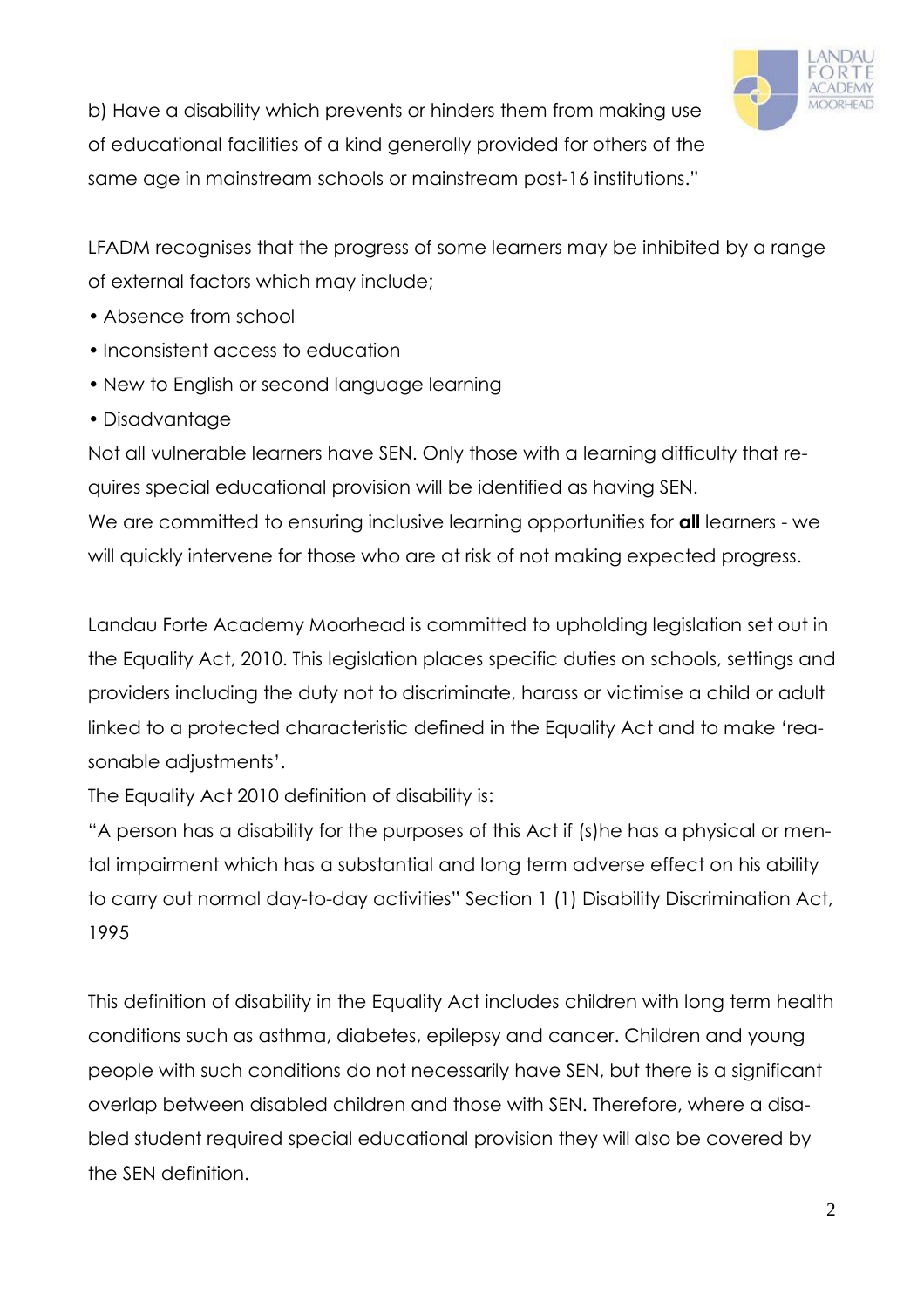

#### **How does LFADM identify students with SEN?**

An ongoing cycle of formative assessment informs decisions for teaching and learning at LFADM.

In the event that a teacher is concerned about a students' progress, action will be taken to implement a graduated approach. The response model will be developed in collaboration with the SENCo and parents/carers (and FSW where appropriate), in order to personalise interventions and/or adaptations in keeping with the nature and level of need of the individual student.

Our tiered response is outlined in the *'LFADM One Page Policy/Identification Flowchart' - Appendix 1.*

#### **How does LFADM staff support students with SEN?**

As an inclusive school, we ensure that all activities are open to all our students, including those beyond the academic curriculum.

Teachers work closely with senior leaders and the SENCo to design ambitious and progressive learning opportunities appropriate to the individual needs of students with SEN. Staff are provided with regular professional training in order to ensure that dynamic differentiated approaches and learning arrangements lead to motivated and independent learners.

Where expected progress is not being made through High Quality Teaching (HQT), targeted adaptations or interventions may be implemented.

We endeavour to consult with parents/carers at every stage of the decision-making process - information will be shared if a student receives 1:1 support or group support outside of their typical learning environment.

We will always engage the child in the most appropriate manner, and respect their views on how they wish to participate.

SEN provision, which goes beyond differentiated approaches normally provided as part of HQT, will address needs across four broad areas;

1) Communication & Interaction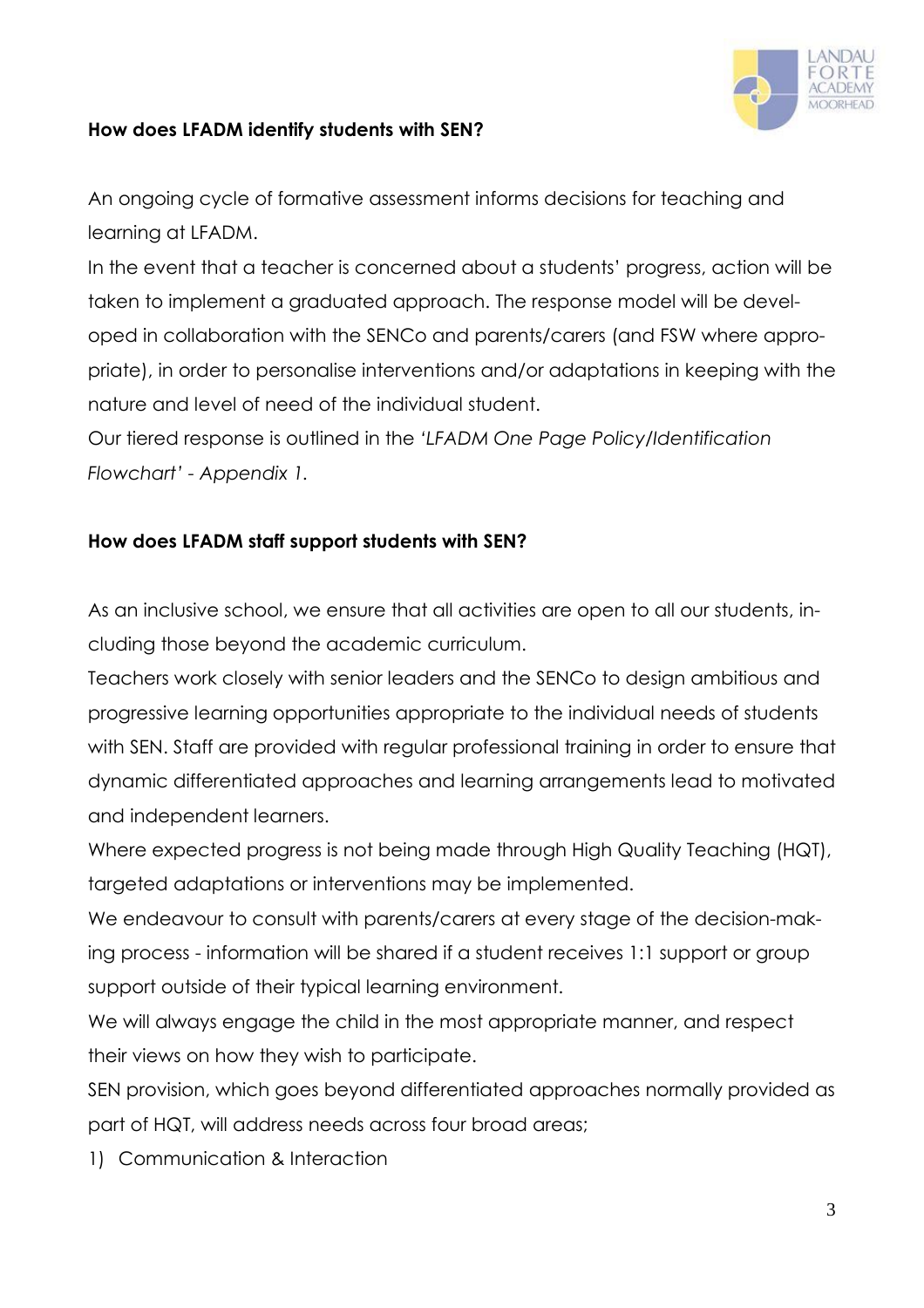2) Cognition & Learning



- 3) Social, Emotional & Mental Health
- 4) Sensory and/or Physical Needs

Information and data, including progress targets (as appropriate) will be carefully tracked and communicated with key stakeholders at regular intervals.

Where necessary, we undertake a range of screening and assessments 'in-house' as part of our school provision.

Financial decisions, regarding allocation of resources and intervention support, are made by the Executive Leadership team (including the SENCo). We aim to ensure that strategic action is taken to meet the needs of all vulnerable students, particularly those with SEN. Please refer to the Pupil Premium funding report;

#### https://lfadm.org.uk/academy/premium-funding/

Adaptations for curriculum & learning environment are outlined in the 'LFADM Provision Menus'.

# **How does LFADM work with external agencies and other bodies to support students with SEN?**

LFADM values relationships with any professional who may enhance students' knowledge and foster positive attitudes and pride in their achievements. We work hard to explore connections and activities that enrich learning for all and eliminate barriers for students with SEN.

Students identified with high needs or significant barriers to learning, may require an assessment and/or therapy from an external agency. These may involve a referral to (as examples);

- Specialist Support Team
- Paediatrician
- Educational/Clinical Psychologist
- Speech & Language Therapist
- Occupational Therapist
- Education Welfare Officer (EWO)
- CAMHS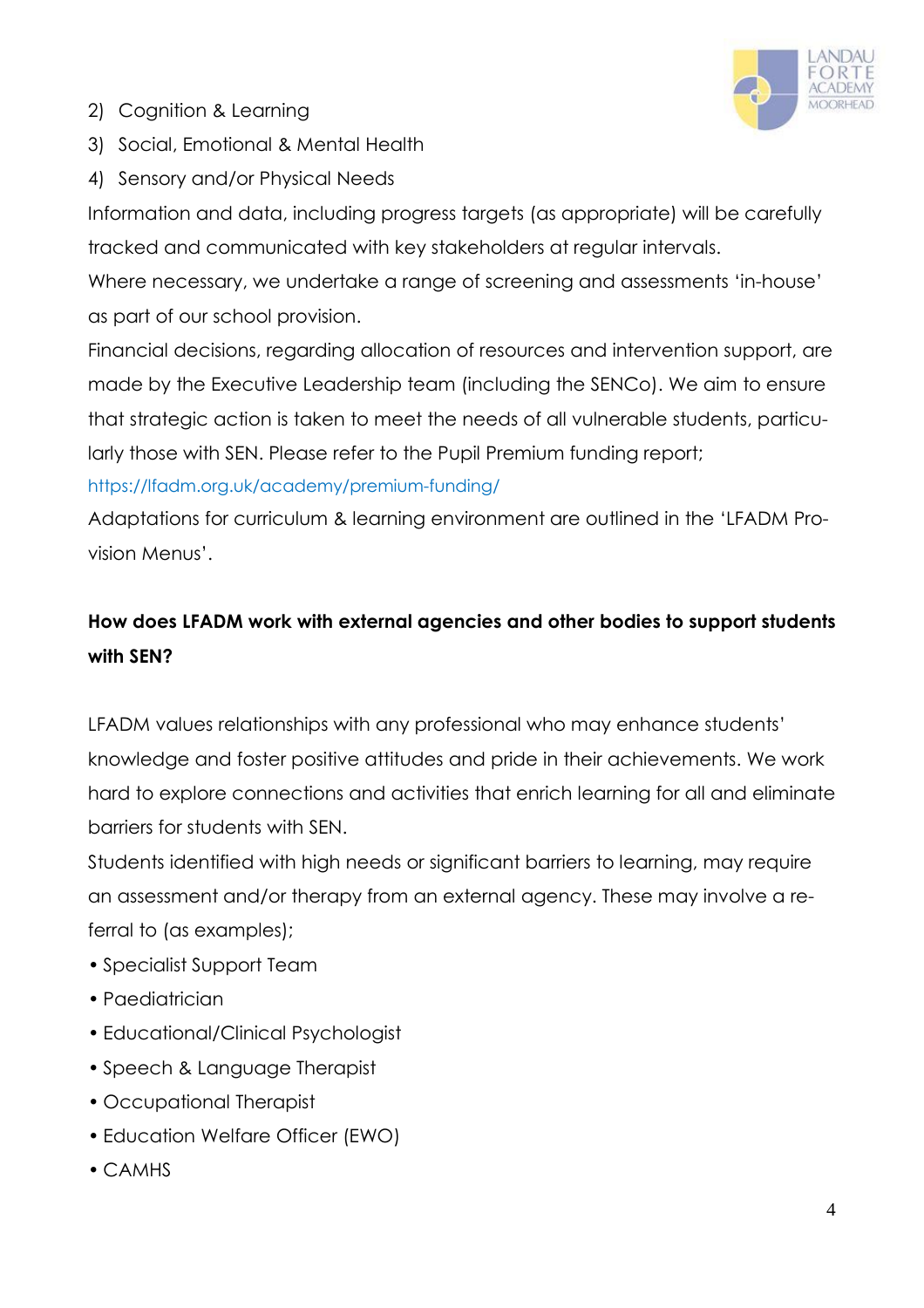

Close relationships with parents/carers will ensure sensitive and timely decisions are made to access appropriate services as required.

Where necessary, an application may be made for an Education Health Care (EHC) plan with the local authority. Parents will be impartially advised, by all professionals involved, to ensure adequate evidence is collated in order to pursue the multi-disciplinary assessment.

## **How does LFADM ensure that parents are involved in their child's learning in school and at home?**

We aim for open and transparent communication and consultation with parents/carers and students, as well as other professionals. In addition to parent evening appointments and yearly reporting, a termly meeting will be arranged for parents with a child on the Inclusion (SEN) register.

Additional meetings can be arranged as appropriate - please contact the school directly. We always prefer to meet and discuss things face-to-face, however where this is not convenient, telephone conversations and/or email are also useful as they allow for clear communication.

Teachers are a regular point of contact for parents should support be required for home learning opportunities.

In the event of a complaint, parents/carers should contact the school directly.

### **How does LFADM support students when they transition between settings?**

Periods of transition can be unsettling for some children. We work hard to manage these changes through sensitive inductions into LFADM or with careful communication and collaboration as a child prepares to moves on to a new setting.

If a child joins LFADM in Foundation Stage, a short term, phased entry will be planned, as specified by our Foundation Stage staff. There will also be plenty of opportunities for them to become more familiar with the new environment by visiting us for short periods of time, accompanied and independently. Additional visits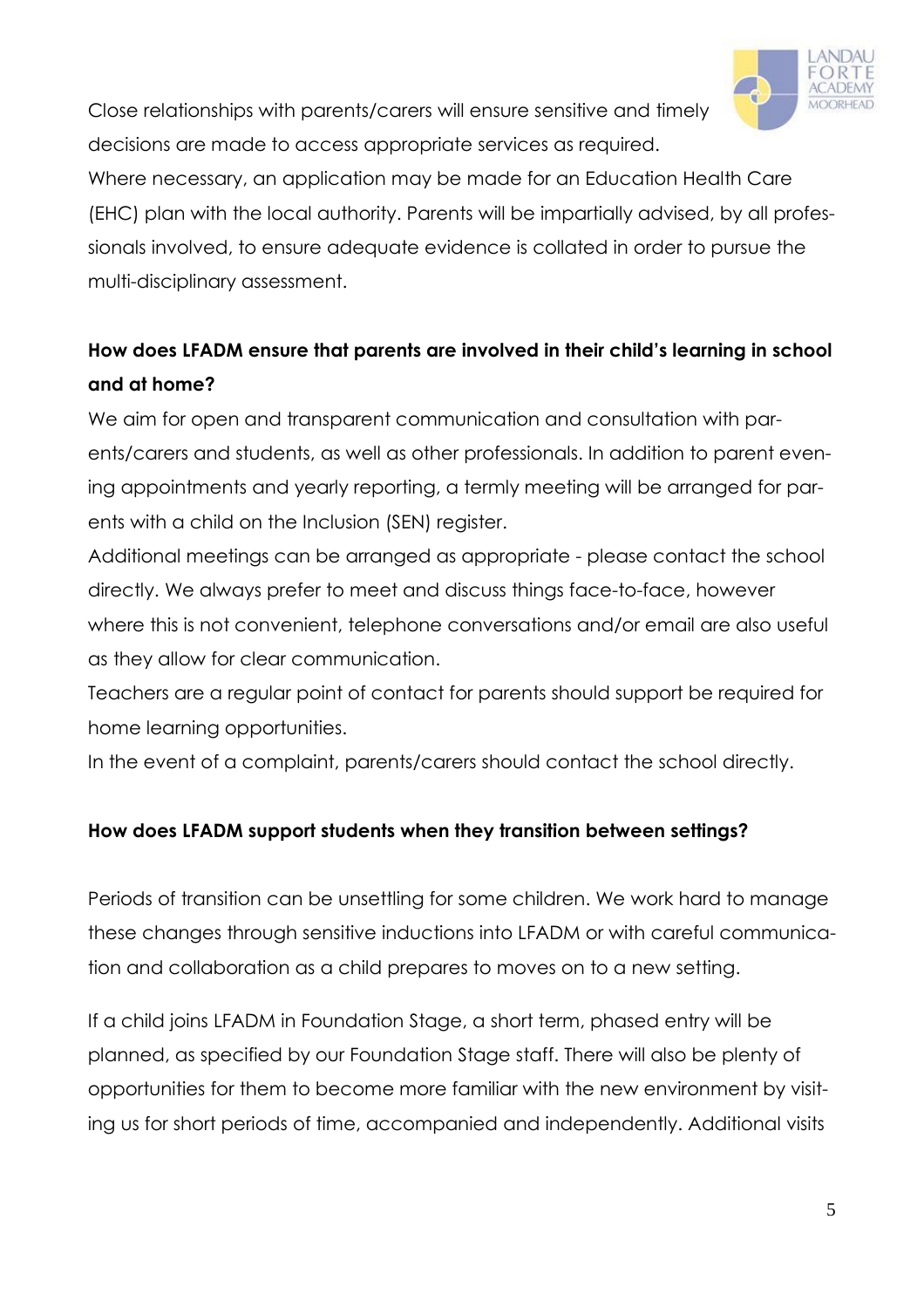

can be arranged and a member of staff can also visit the current setting, where required.

If a child joins LFADM mid-way through an academic year or their education journey, we will liaise closely with their current setting. Where possible, the child will be offered the opportunity to visit the school and spend time in their new classroom, and meet members of staff.

We have strong relationships with other schools and with local secondary schools. For students with SEN or those who require extra support, moves are carefully coordinated in advance and all necessary information is passed on accordingly.

#### **How does LFADM ensure the wellbeing of students with SEN?**

A sense of connection and belonging is central to the culture at LFADM. Positive relationships and attitudes are encouraged and celebrated through our 'Wellbeing and Belonging' policy.

The SENCo, FSW and Safeguarding team work closely with teachers (and external agents where appropriate) to ensure that all vulnerable students receive adequate care and prompt action, should difficulties arise.

Students with medical needs, or those requiring medication on a regular basis, will have an Individual Health Plan written by the SENCo in partnership with parents/carers.

# **How will LFADM offer support and provision to vulnerable students, particularly those with SEN if education is disrupted by COVID-19?**

#### School Closed:

#### **Blended Learning;**

We aim to ensure that education to our pupils has minimal disruption within the circumstances. Children will access appropriate resources via class dojo set by the class teacher. If IT accessibility is an issue, then children will be posted a paper pack, personalised where appropriate.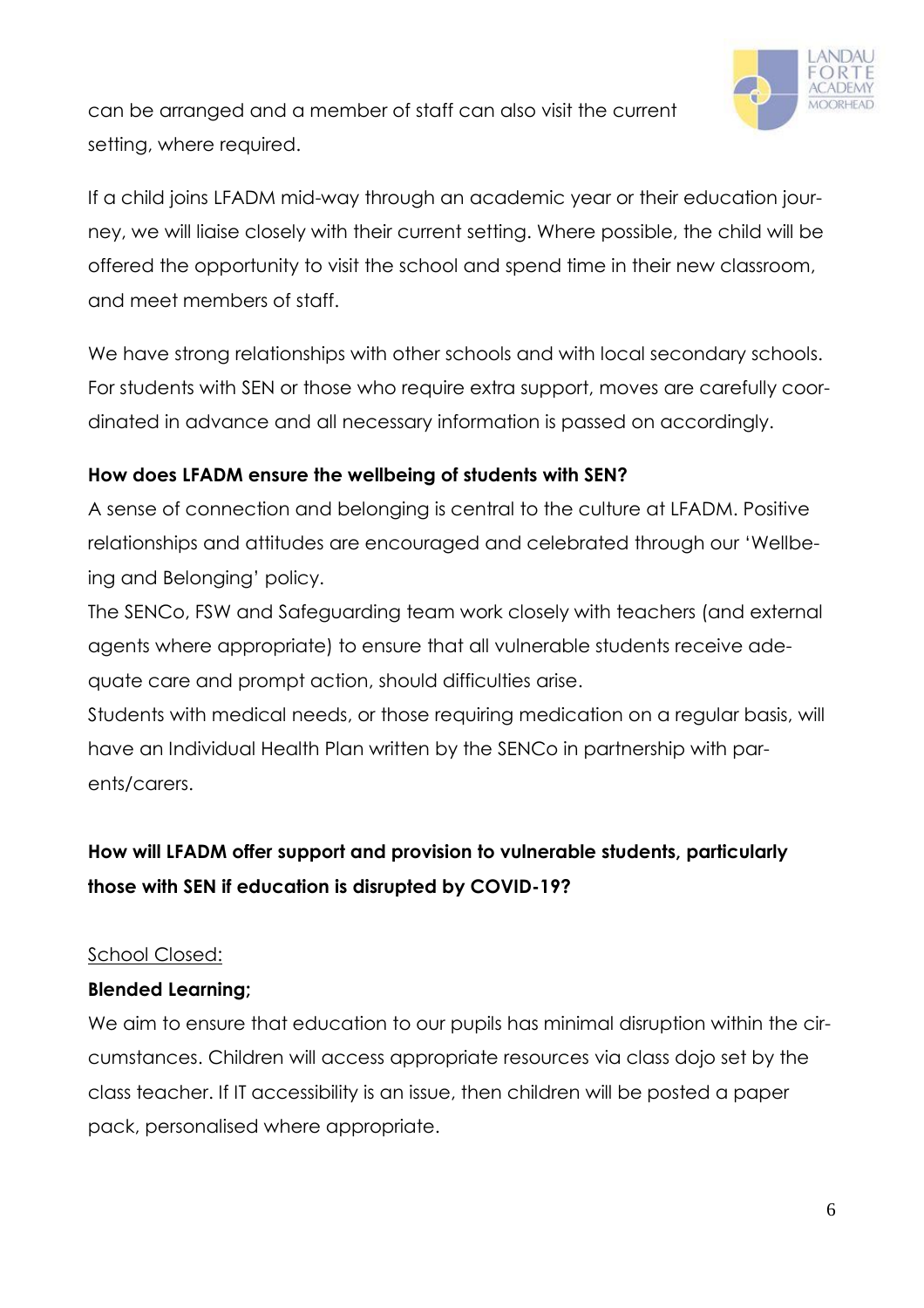

We will utilise the government recommended specialised SEND Oak National Academy resources where appropriate.

#### **Digital Offer;**

We have purchased Purple Mash to support our curriculum within the home learning environment. Government funded laptops have been distributed to the relevant families where appropriate.

#### **Safeguarding/wellbeing;**

In the eventuality of a school closure, we will invite vulnerable children or those whose parents are key workers into school as part of our provision. This will be in consultation with external services/parent & guardian and the pastoral team to deem if this is appropriate.

There will be regular (weekly or daily if appropriate) phone calls/doorstop visits from our pastoral team & class teacher. This will support us to personalise any support required and help us liaise with any external services accordingly.

### **Monitoring impact/progress;**

We will share with families our 'minimum expectations' for learning to ensure children maintain a regular learning diet, including;

- A period of daily reading appropriate to age and stage
- One completed task set by school
- One 'learning related' activity of the child's choosing

Completed work will be monitored as appropriate. Teachers will check work submitted via tech platforms or on collection in hard copies from home.

### **Coproduction (supporting learning at home for pupils with SEN);**

Where appropriate, pupils with SEN will be set differentiated learning by class teacher with the support of the SENCo. This may include alternative tasks, adjusted expectations for outcome or additionally resourced activities.

The SENCo and/or Family Support Worker will make regular contact with parents and pupils to monitor learning and wellbeing.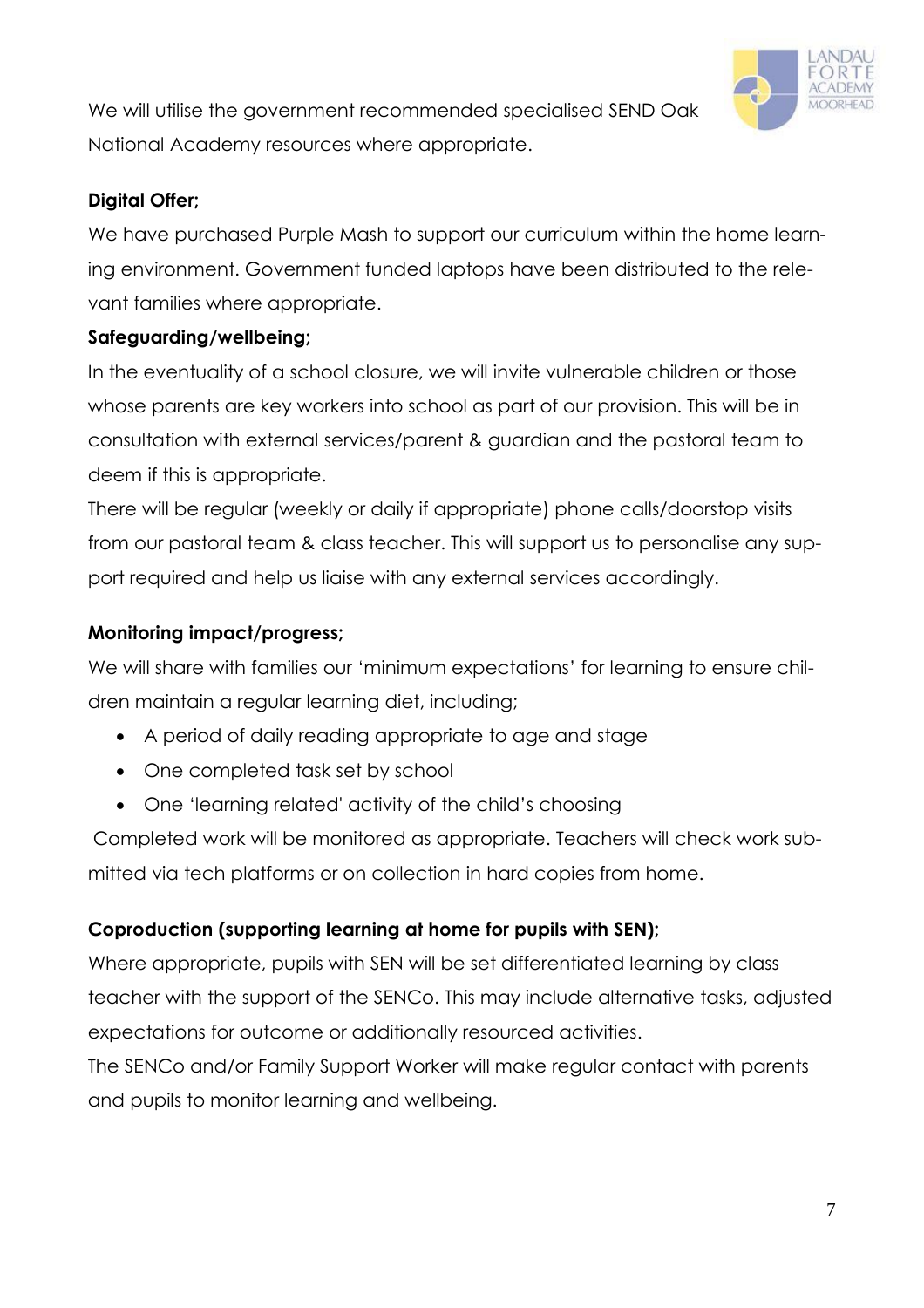#### School Open:

### **Social distancing;**

School will adhere to all government defined social distancing guidelines.

Contingency plans are in place to ensure safe passage of parents through school and to limit contact wherever possible.

Pupils are regularly reminded of the expectations related to their respective bubbles and appropriate sanitising.

#### **Intervention;**

LSAs are sensitively deployed in order to meet the needs of students and to close gaps in learning. Social distancing and grouping arrangements are made in accordance with government guidelines.

### **How does Derby City Council support students and families experiencing SEN?**

Derby City Council '*Local SEN Offer'*; [https://www.derby.gov.uk/education-and](https://www.derby.gov.uk/education-and-learning/special-education-needs-disabilities/)[learning/special-education-needs-disabilities/](https://www.derby.gov.uk/education-and-learning/special-education-needs-disabilities/)

Derby SENDIASS (SEND Information Advice and Support Service); [https://www.derby.gov.uk/education-and-learning/schools-and-colleges/sendi](https://www.derby.gov.uk/education-and-learning/schools-and-colleges/sendiass/)[ass/](https://www.derby.gov.uk/education-and-learning/schools-and-colleges/sendiass/)